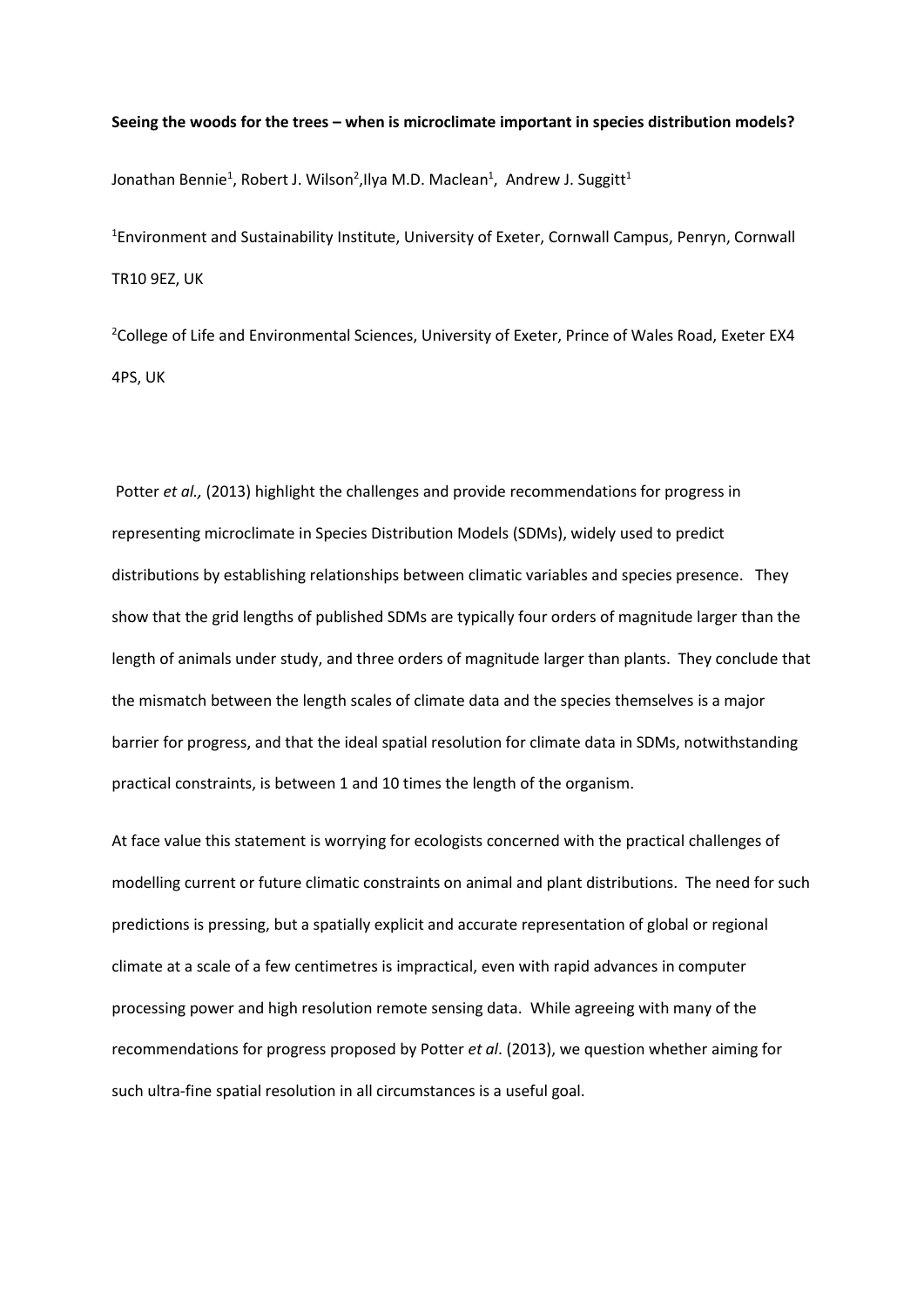The apparent mismatch between the scale of climate data and the size of organisms is bridged implicitly in most SDMs with a "mean field approximation", by assuming that grid-cell average climatic variables are statistically meaningful predictors of the probability of species persistence. This assumption does not necessarily require that the gridded climate data accurately represent the microclimate experienced by any individual within that grid cell, or as Potter *et al.* (2013) suggest, that all species within a grid cell experience the same climate. The mean field approach simply requires that macroclimate is a good predictor of the aggregated population-level effect of many individual responses to the spatial and temporal variation in microclimate that influence individual performance. Often this is a reasonable assumption; while it is true that "current climate data are coarse because it is difficult and expensive to sample simultaneously at fine scales and geographical extents" (Potter et al., 2013), gridded climate data only exist at all because they are useful. Statistical correlations between large-scale climate and a range of physical and biological phenomena (not limited to species distributions) are well established, and frequently robust without downscaling to the scale of the mechanistic processes involved.

When studying thermal physiology, clearly it is desirable to take temperature measurements as close as possible to the organism (or organ) of interest. However, the aim of a SDM is not to predict physiological rates of an individual, but the presence or absence of populations, where the response variable is usually mapped at a similar resolution to the climate data itself. Linking SDMs to physiological mechanisms is clearly appealing in terms of understanding the mechanisms underlying species responses (Kearney and Porter 2004, Crozier and Dwyer 2006, Buckley *et al,* 2010), but downscaling coarse resolution climate data to an appropriate spatial and temporal scale (Kearney *et al.,* 2012) is only half of the challenge. Physiological rates must also be scaled, either explicitly or implicitly, up to higher levels of ecological organisation - to individual fitness, survival and reproductive rates, population dynamics (Buckley *et al.,* 2008) and possibly metapopulation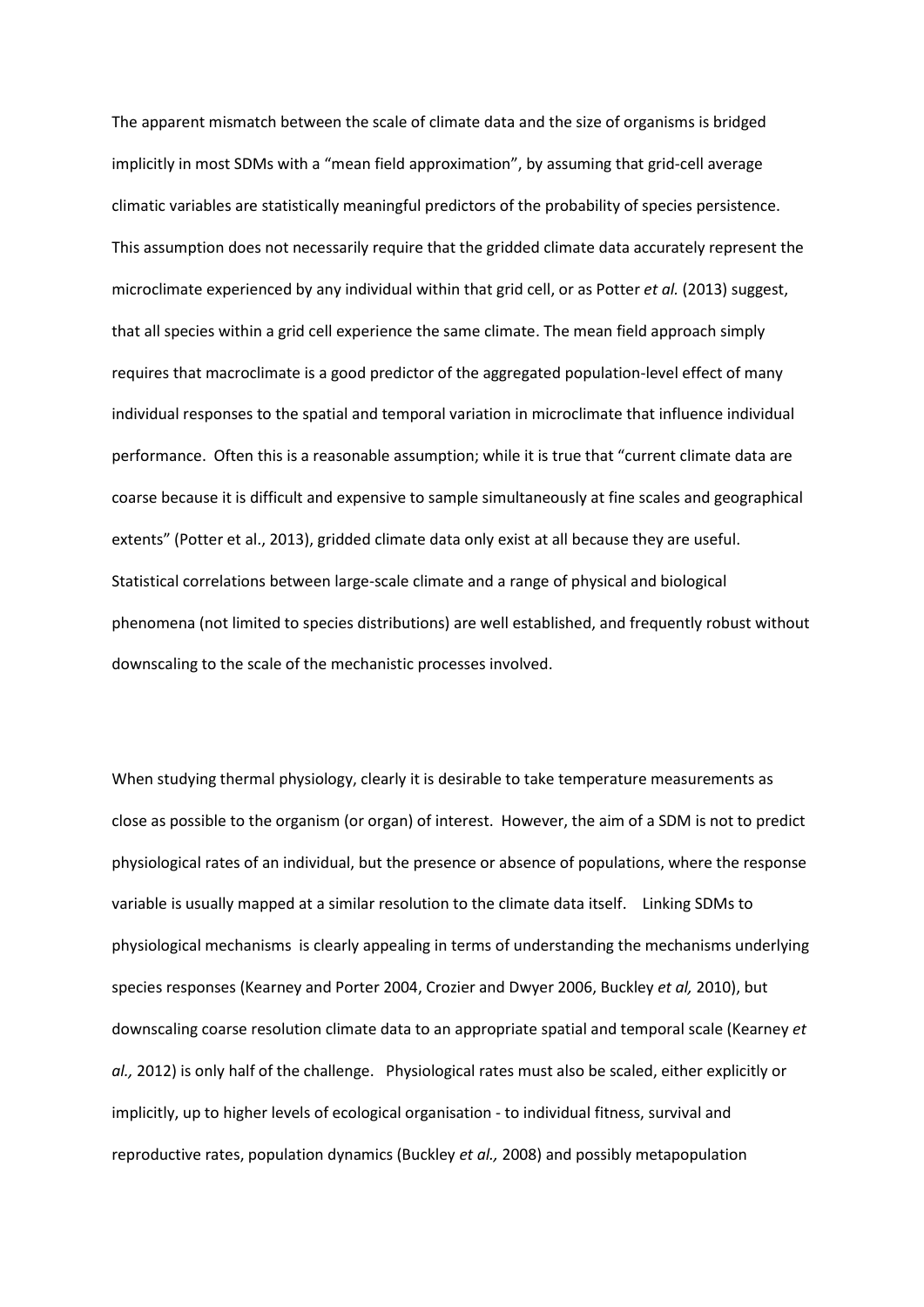dynamics (Bennie *et al.,* 2013) before they finally translate into distribution maps at the desired ecological scale (Figure 1). Such ecological models may themselves be sensitive to mean field approximations (Morozov and Poggiale 2006) – for example scaling from individuals to populations or local populations to metapopulations. In practice, greater accuracy in describing the operative temperature of organisms (Bakken 1992) will only improve SDM predictions if coupled with accurate ecological models to scale from physiology to distribution.

To decide when to downscale climate data, we must first establish why we are doing it – the fact that coarse-scale climate data does not accurately represent the climate as experienced by an organism may not in itself be a sufficient reason. Representing microclimate in SDMs is likely to be desirable in at least three types of circumstance - when predictions of distribution are needed at a high resolution; when mechanistic insights into the physiology driving species responses to climate are required; and when the mean field approximation of classic SDMs is unsatisfactory and nonlinear responses to microclimate availability become critical in determining the distribution of species at a large scale. We advocate a focus on identifying the conditions under which mean field approximations break down, and the spatial scales at which this breakdown occurs, in different systems, tested where possible against field observations. In this way we may strengthen general recommendations for the appropriate scales at which best to model the responses of species distributions to climate change.

## **References**

Ashcroft MB, Chisholm LA, French KO (2008) The effect of exposure on landscape scale soil surface temperatures and species distribution models. Landscape Ecology 23 (2), 211-225

Bakken GS (1992) Measurement and application of operative and standard operative temperatures in ecology. American Zoologist, 32, 194–216.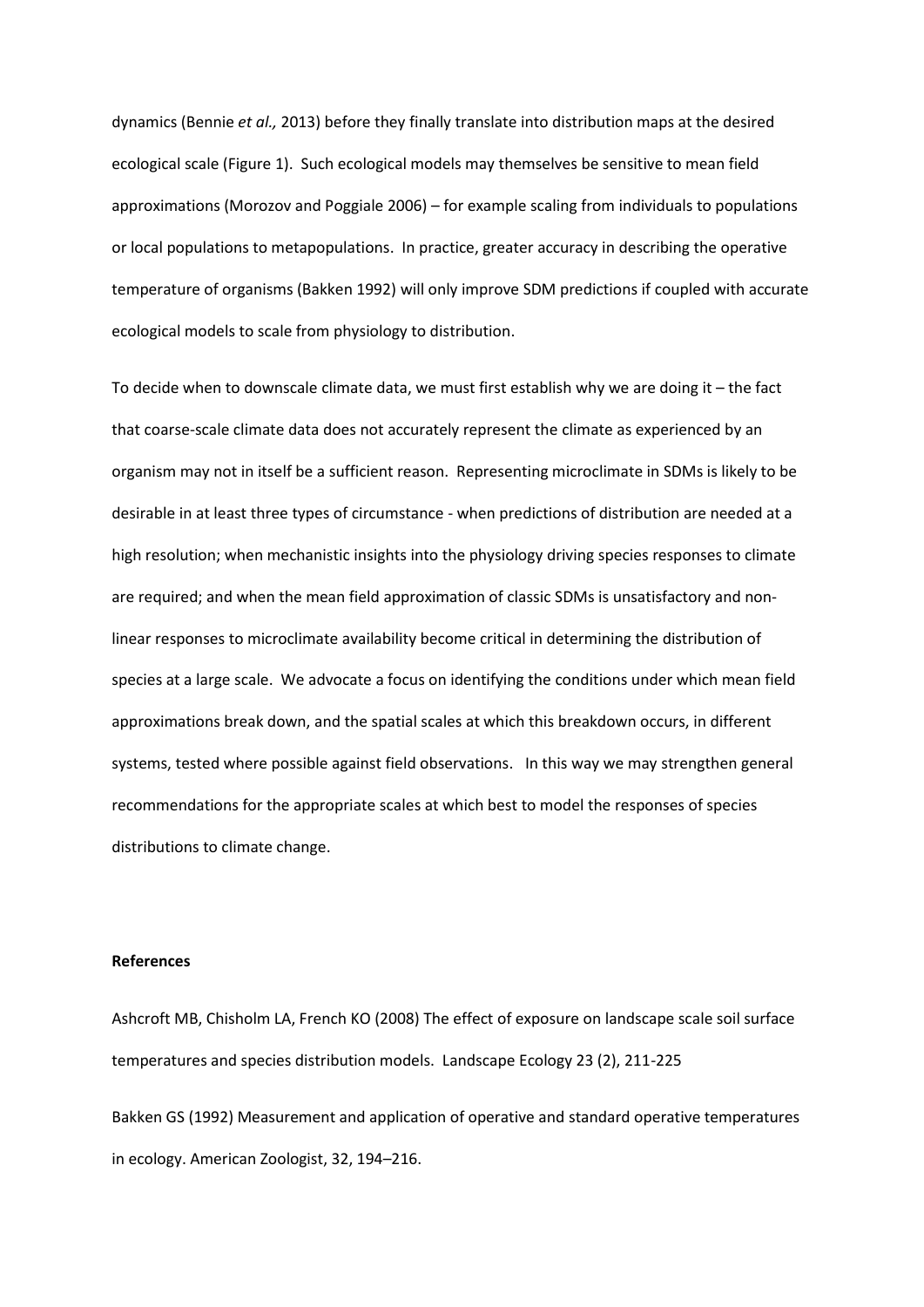Bennie, J., Hodgson, J.A., Lawson, C.R., Holloway, C.T.R., Roy, D.B., Brereton, T., Thomas, C.D., Wilson, R.J. (2013). Range expansion through fragmented landscapes under a variable climate. Ecology Letters, 16(7), 921-929.

Buckley, LB (2008) Linking traits to energetics and population dynamics to predict lizard ranges in changing environments. American Naturalist, 171, E1–E19.

Buckley LB, Urban MC, Angilletta MJ, Crozier LG, Rissler LJ, & Sears MW (2010). Can mechanism inform species' distribution models? Ecology Letters 13: 1041–1054

Crozier L, and Dwyer G (2006) Combining population-dynamic and ecophysiological models to predict climate-induced insect range shifts. American Naturalist 167:853–866.

Kearney, M. & Porter, W.P. (2004). Mapping the fundamental niche: physiology, climate, and the distribution of a nocturnal lizard. Ecology, 85, 3119–3131.

Kearney MR, Matzelle A, Helmuth B (2012) Biomechanics meets the ecological niche: the importance of temporal data resolution. Journal of Experimental Biology, 215, 922–933

Morozov A and Poggiale J-C (2012) From spatially explicit models to mean-field dynamics: The state of the art and perspectives. Ecological Complexity 10, 1-11

Potter KA., Woods HA., and Pincebourde S. (2013) Microclimatic challenges in global change biology. Global Change Biology 19:10 2932-2939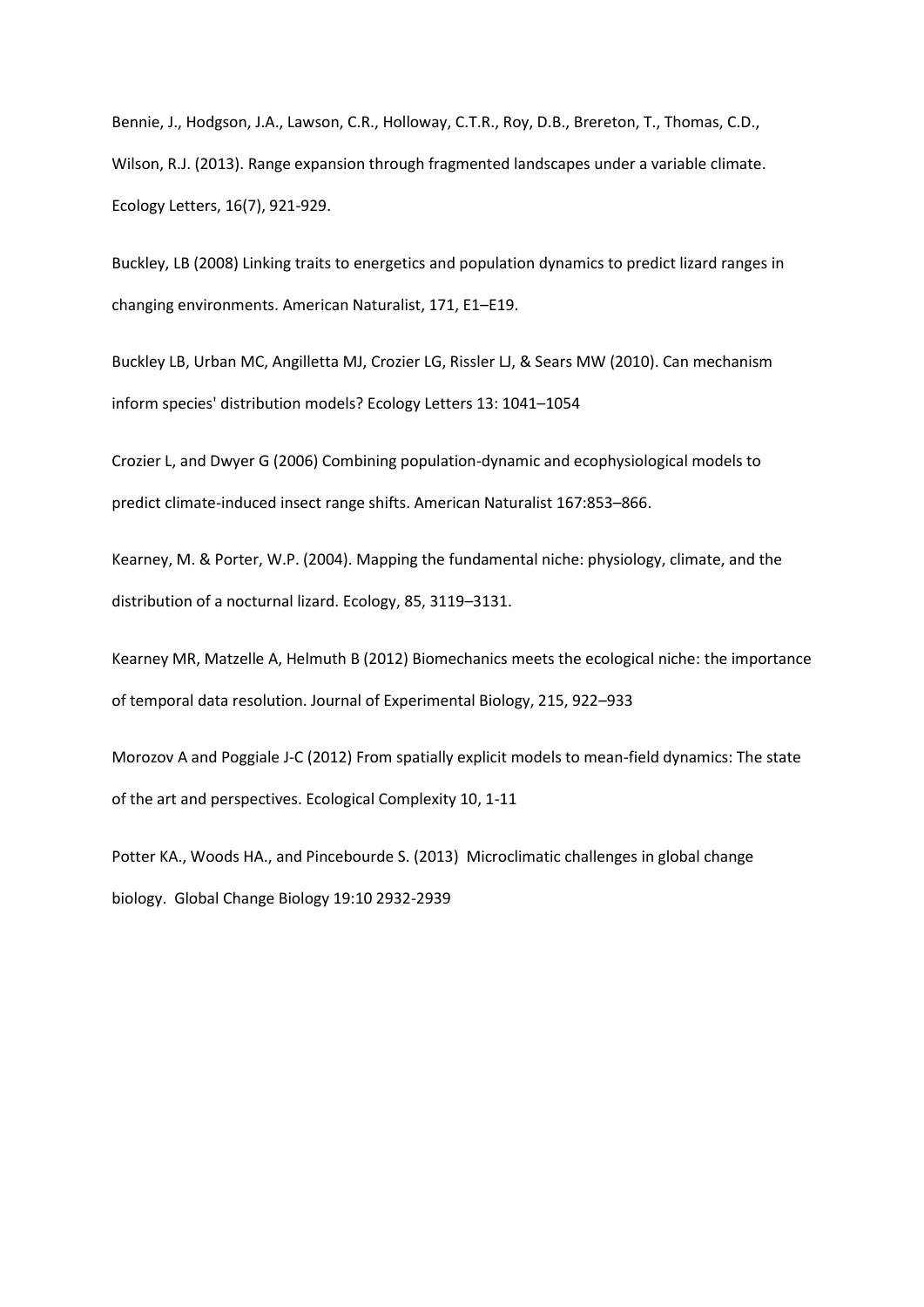**Figure 1: Climatic and ecological scaling in species distribution models (SDMs).** The aim of an SDM is to predict a species' distribution from a set of environmental (including climatic) variables. Most SDMs apply a statistical relationship directly between climate and distribution at a coarse scale. Alternative approaches taken by selected key studies is shown by arrows; solid arrows show explicit representation of processes between scales (for example multiple microclimates modelled within a climate grid square, multiple populations modelled within a metapopulation), dashed lines represent mean field approximations (for example fitness of an individual scaled to population dynamics).